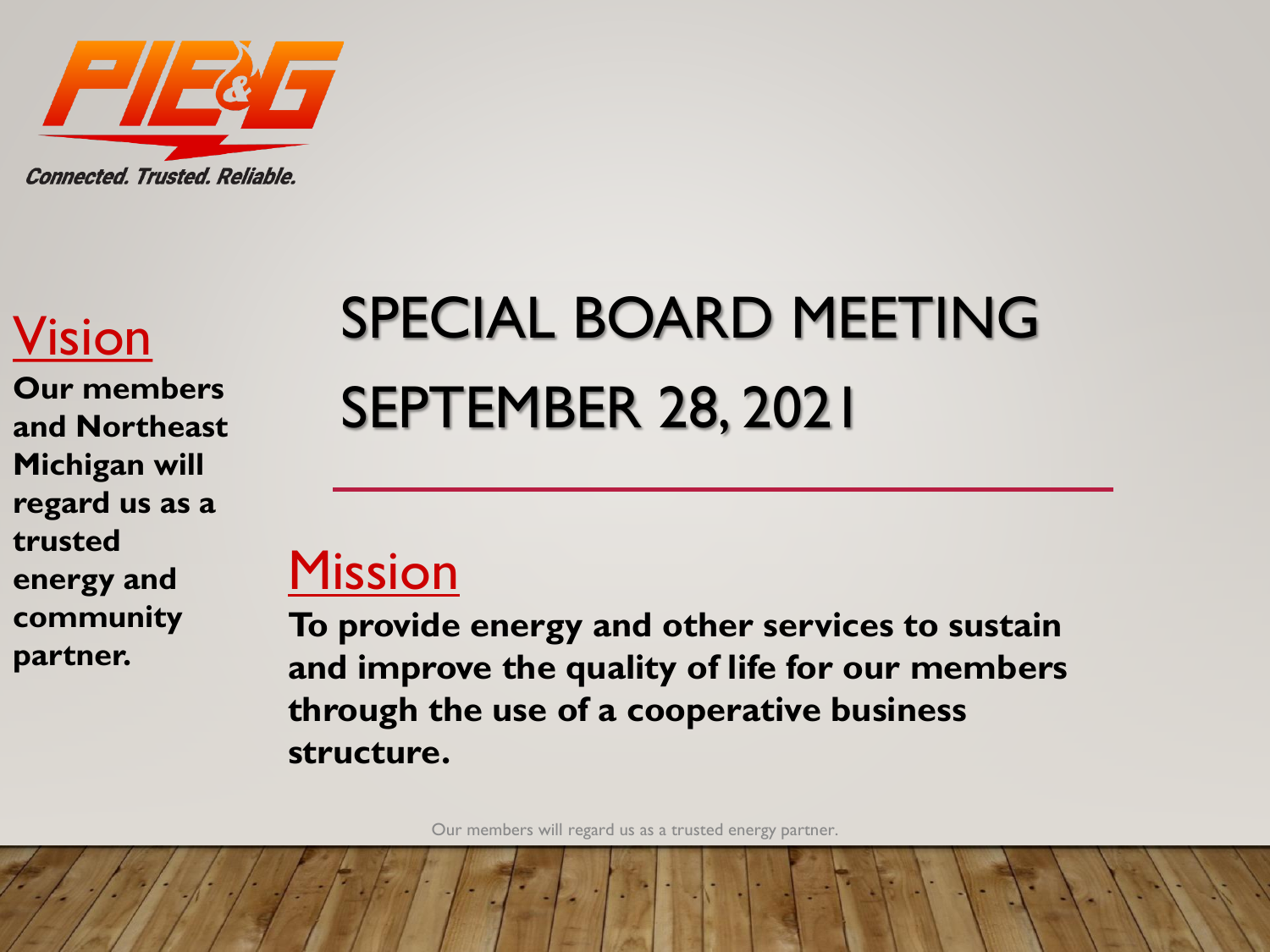

#### Agenda

- Call to Order Chairman Berg
- Roll Call
- PA167 of 2008 CEO Sobeck
- Introduction of Guests & Member Comment
- Action Items CFO Stempky
	- Acceptance of 2022 Power Supply Cost Recovery (PSCR) Factor
	- Continuation of Energy Optimization/Energy Waste Reduction charges
- Adjourn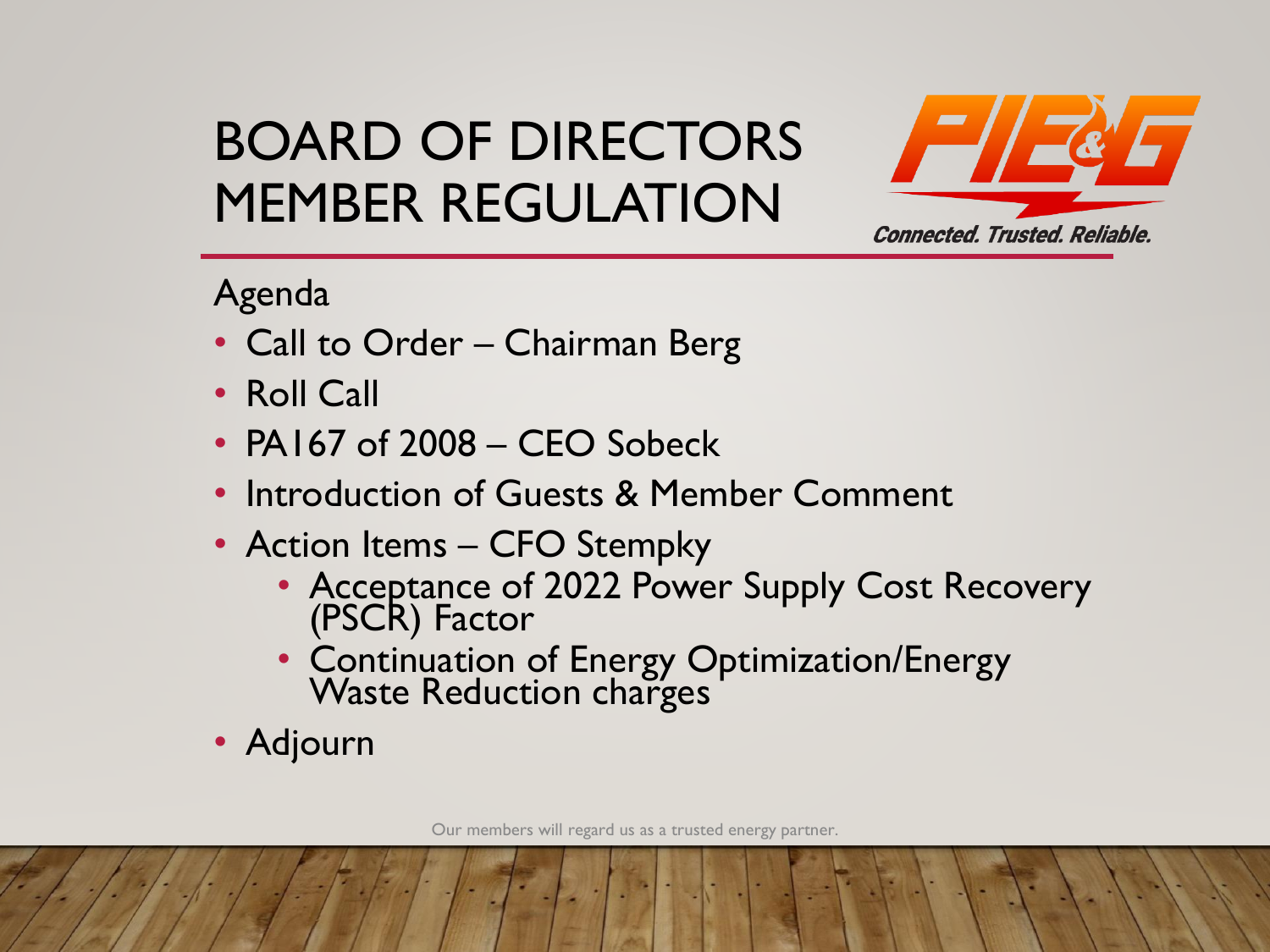

- PIE&G became Member Regulated September 23, 2012. (Public Act 167 of 2008)
- Allows electric cooperatives to establish rates, charges, accounting standards, billing practices, and terms and conditions of service.
- Member Notice: Sep/Oct 2013 *Country Lines*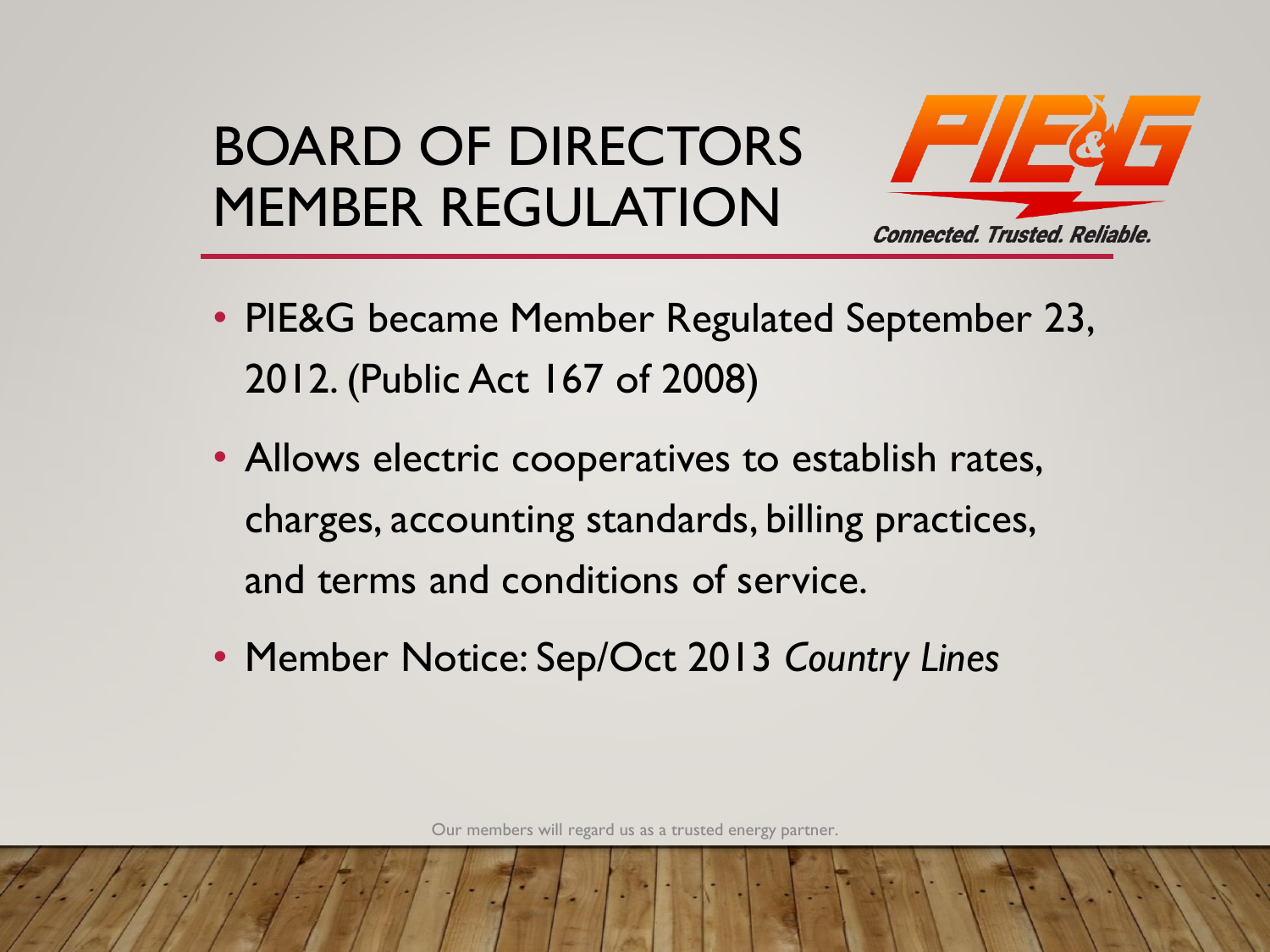

- Introduction of Guests & Member Comments
	- PIE&G Tradition of Inviting Member Comments (in this case not required by PA167)…
	- Welcome Member Comments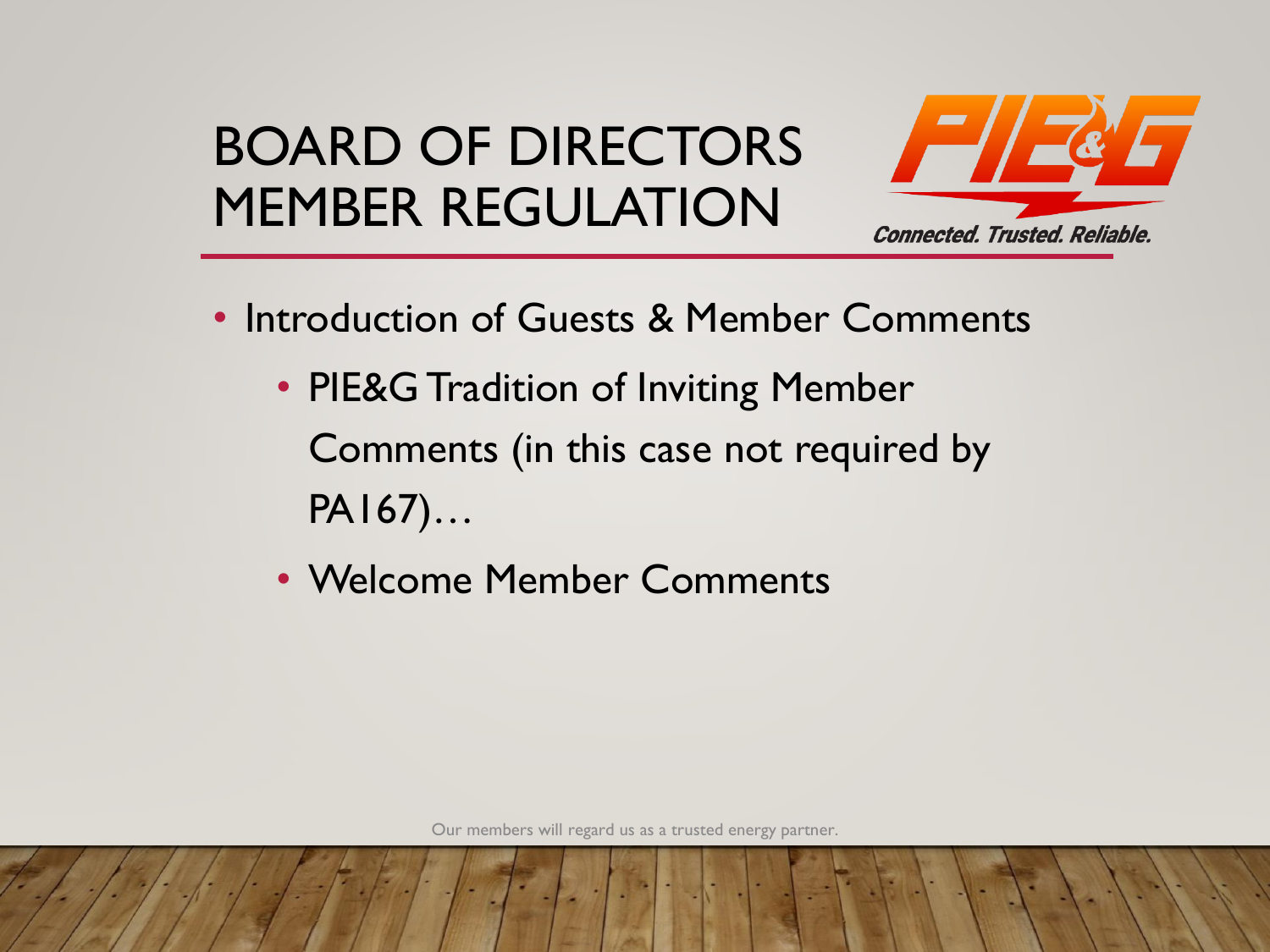

- 2 Issues for Board Consideration
	- Acceptance of 2022 PSCR Factor
	- Continuation of EO/EWR Charges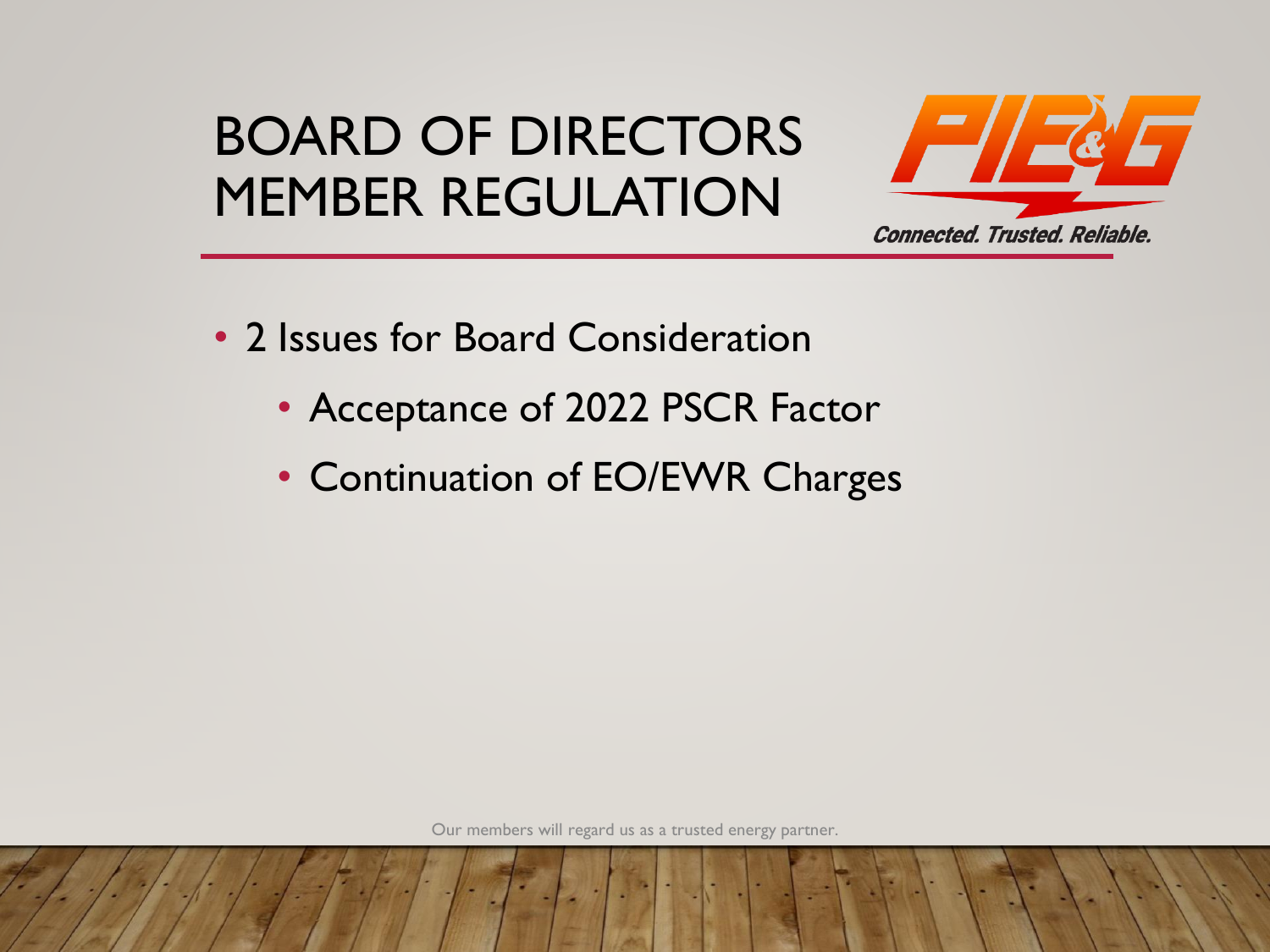

#### Member Regulation 2022 PSCR Factor Current Factor (\$0.00439) Proposed Factor \$0.00762 Increase \$0.01201

OUR MEMBERS WILL REGARD US AS A TRUSTED ENERGY PARTNER. 6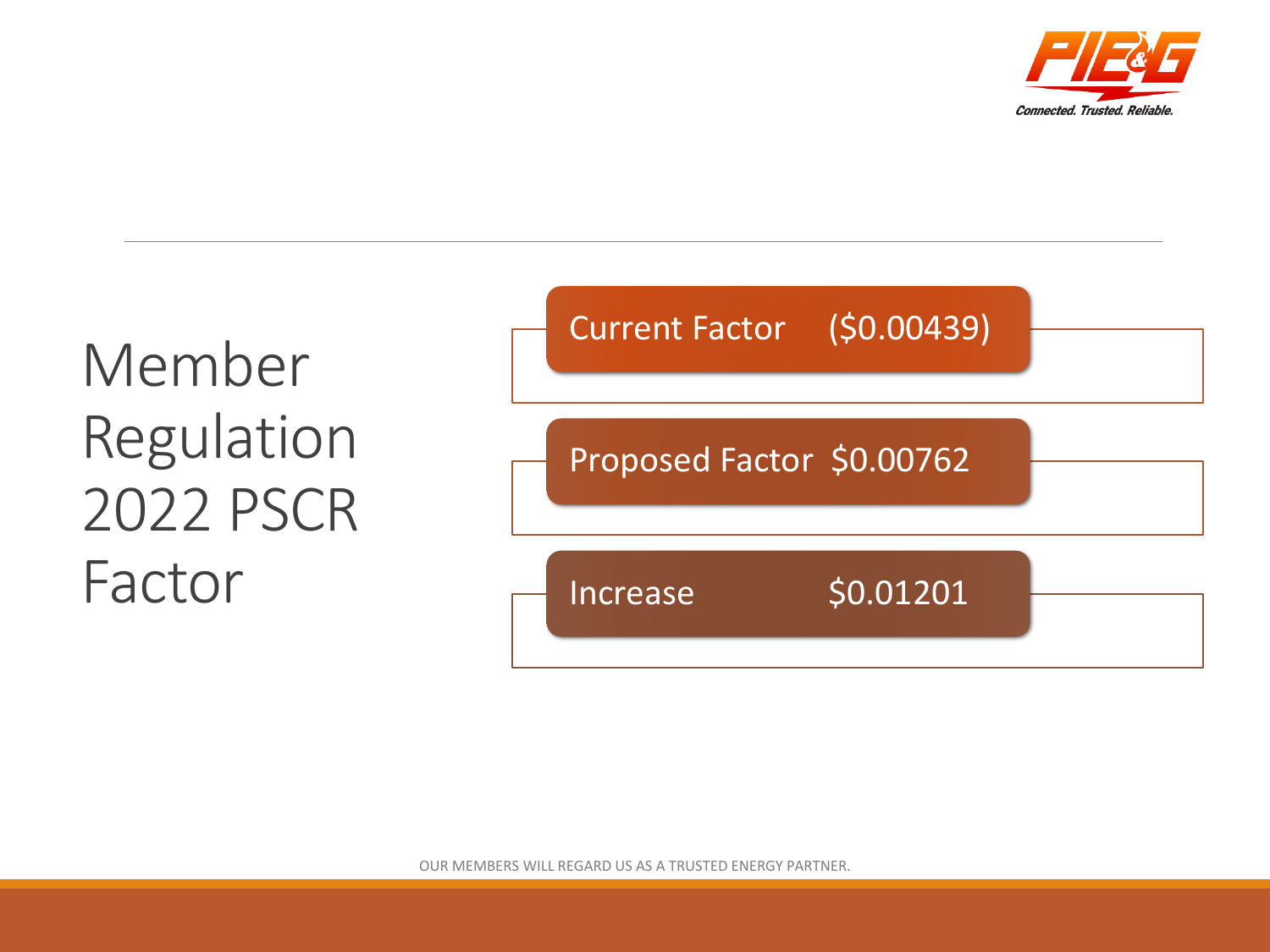

# Member Regulation 2022 PSCR Factor

Resolution 2021-MR-07

◦ Accept management's proposed 2022 PSCR Factor of \$0.00762, an estimated increase of \$8.32/month\*

◦ \*Based upon the average residential consumption of 666 kWh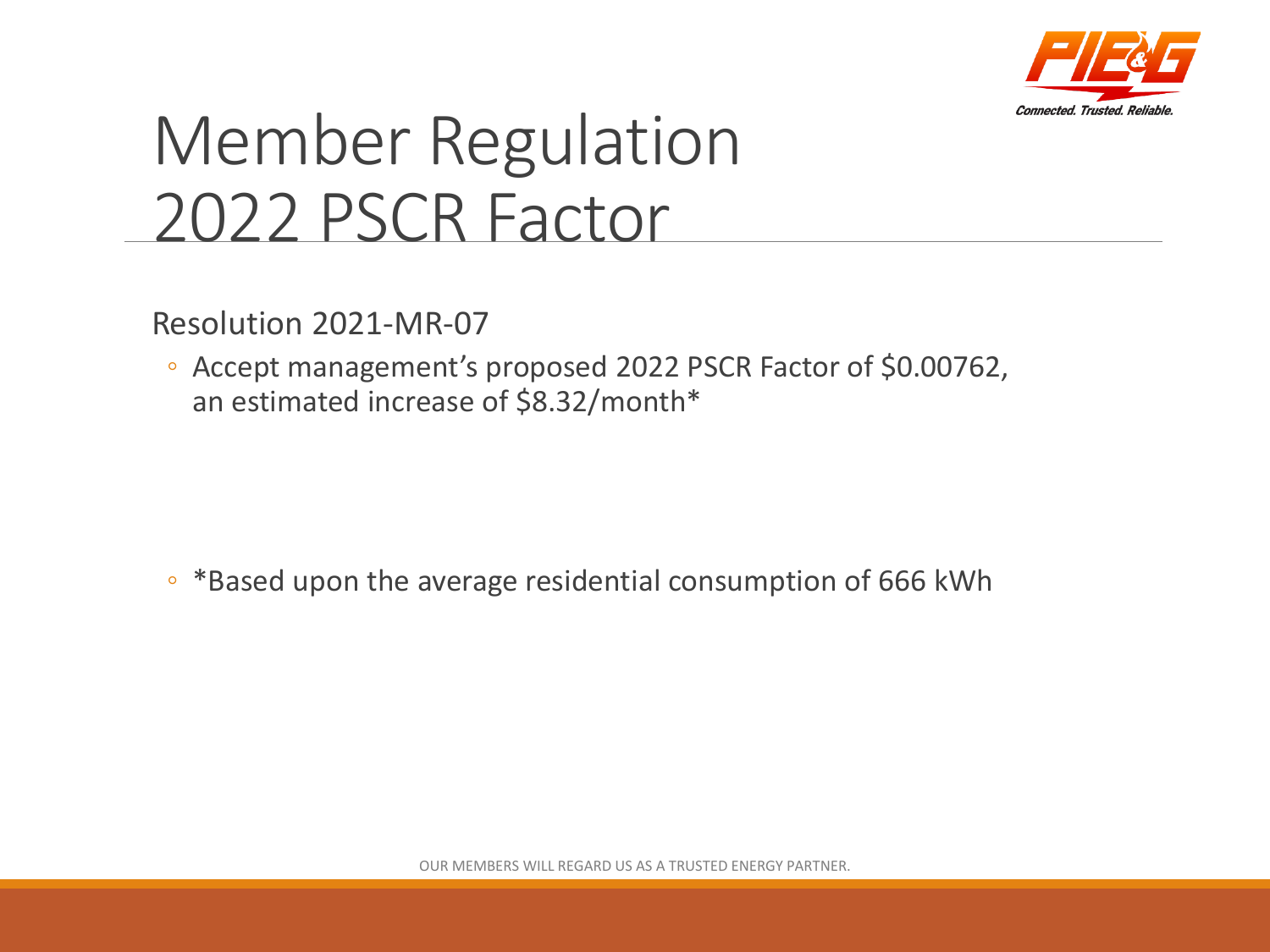

#### Member Regulation Continuation of Energy Optimization/Energy Waste Reduction Charges

#### Resolution 2021-MR-08

◦ Accept management's proposed continuation of the EO/EWR charges.

EWR Surcharge Schedule

| <b>Residential Monthly</b>                  | \$0.00229/kWh  |
|---------------------------------------------|----------------|
| <b>Residential Seasonal</b>                 | \$0.00229/kWh  |
| <b>General Service 1PH</b>                  | \$3.10/month   |
| <b>General Service 3PH</b>                  | \$3.10/month   |
| <b>Large General Service</b>                | \$74.14/month  |
| Optional Large Power<br>Time of Day Service | \$74.14/month  |
| <b>Primary Service</b>                      | \$400.99/month |
| <b>Outdoor Lighting</b>                     | \$0.00312/kWh  |